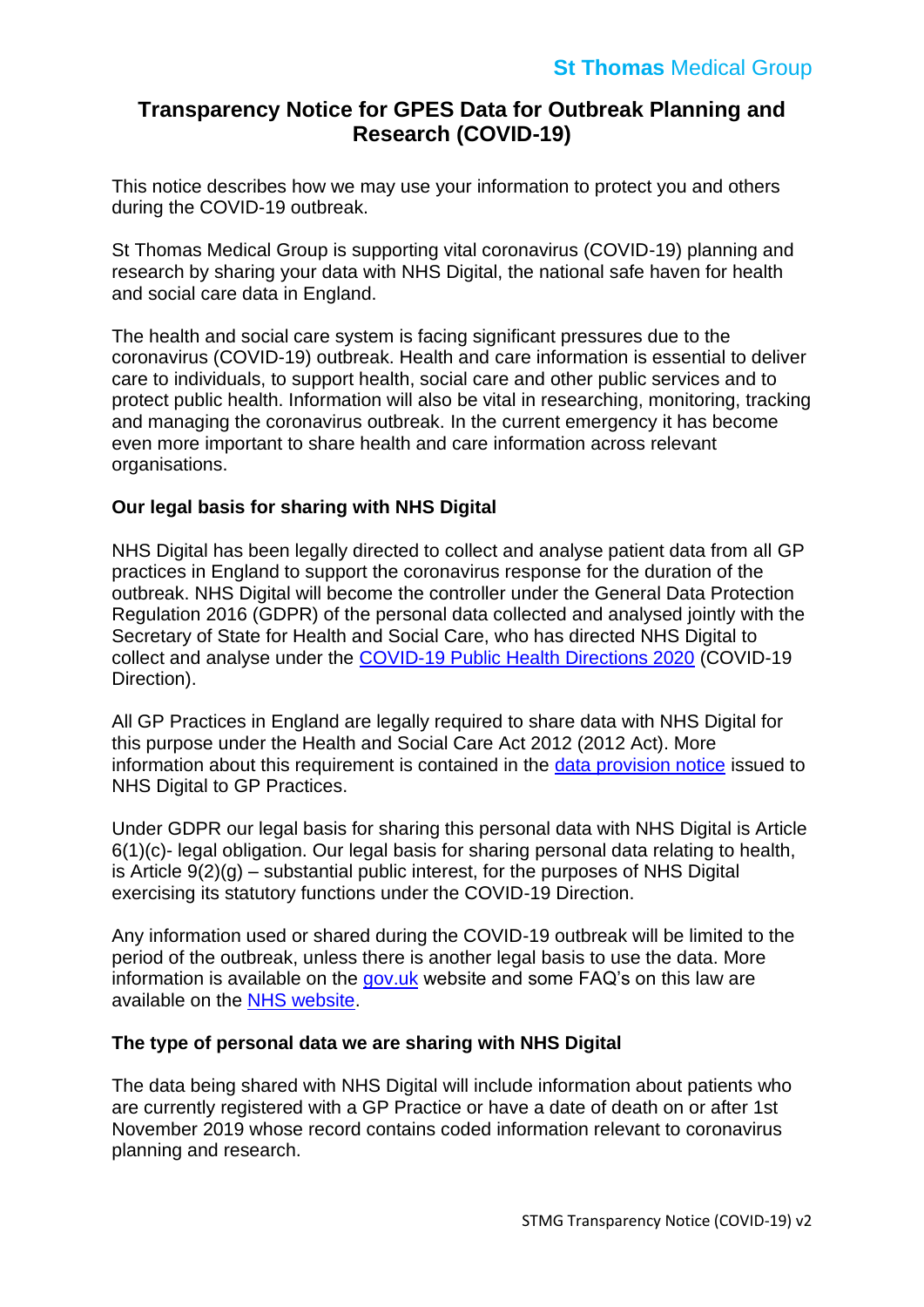The data contains NHS number, postcode, address, surname, forename, sex, ethnicity, date of birth and date of death for those patients. It will also include coded health data which is held in your GP record such as details of:

- Diagnoses and findings
- Medications and other prescribed items
- Investigations, tests and results
- Vaccinations and immunisations

#### **How NHS Digital will use and share your information**

NHS Digital will analyse the data they collect and securely and lawfully share data with other appropriate organisations, including health and care organisations, bodies engaged in disease surveillance and research organisations for coronavirus and clinical trials. The British Medical Association, the Royal College of General Practitioners and the National Data Guardian are all supportive of this initiative.

NHS Digital has various legal powers to share data for purposes relating to the coronavirus response. It is also required to share data in certain circumstances set out in the [COVID-19 Direction](https://digital.nhs.uk/coronavirus/coronavirus-covid-19-response-information-governance-hub/control-of-patient-information-copi-notice) and to share confidential patient information to support the response under a legal notice issued to it by the Secretary of State under the Health Service (Control of Patient Information) Regulations 2002 (COPI Regulations).

[Legal notices](https://www.gov.uk/government/publications/coronavirus-covid-19-notification-of-data-controllers-to-share-information) under the COPI Regulations have also been issued to other health and social care organisations requiring those organisations to process and share confidential information to respond to the coronavirus outbreak. Any information used or shared during the outbreak under these legal notices or the COPI Regulations will be limited to the period of the outbreak unless there is another legal basis for organisations to continue to use the information.

Data which is shared by NHS Digital will be subject to robust rules relating to privacy, security and confidentiality and only the minimum amount of data necessary to achieve the coronavirus purpose will be shared. Organisations using your data will also need to have a clear legal basis to do so and will enter into a data sharing agreement with NHS Digital. Information about the data that NHS Digital shares, including who with and for what purpose will be published in the NHS Digital data [release register.](https://digital.nhs.uk/services/data-access-request-service-dars/data-uses-register)

For more information about how NHS Digital will use your data please see the [NHS](https://digital.nhs.uk/coronavirus/gpes-data-for-pandemic-planning-and-research/transparency-notice-gpes-data-for-pandemic-planning-and-research-covid-19)  [Digital Transparency Notice for GP Data for Outbreak Planning and Research](https://digital.nhs.uk/coronavirus/gpes-data-for-pandemic-planning-and-research/transparency-notice-gpes-data-for-pandemic-planning-and-research-covid-19)  [\(COVID-19\).](https://digital.nhs.uk/coronavirus/gpes-data-for-pandemic-planning-and-research/transparency-notice-gpes-data-for-pandemic-planning-and-research-covid-19)

## **National Data Opt-out/Summary Care Record**

During this period of emergency, opt-outs will not generally apply to the data used to support the COVID-19 outbreak, due to the public interest and legal requirements to share information. This includes the [National Data Opt-Out,](https://www.nhs.uk/your-nhs-data-matters/) information shared by NHS Digital will be considered on a case by case basis and may not apply depending on the specific purposes for which the data is to be used.